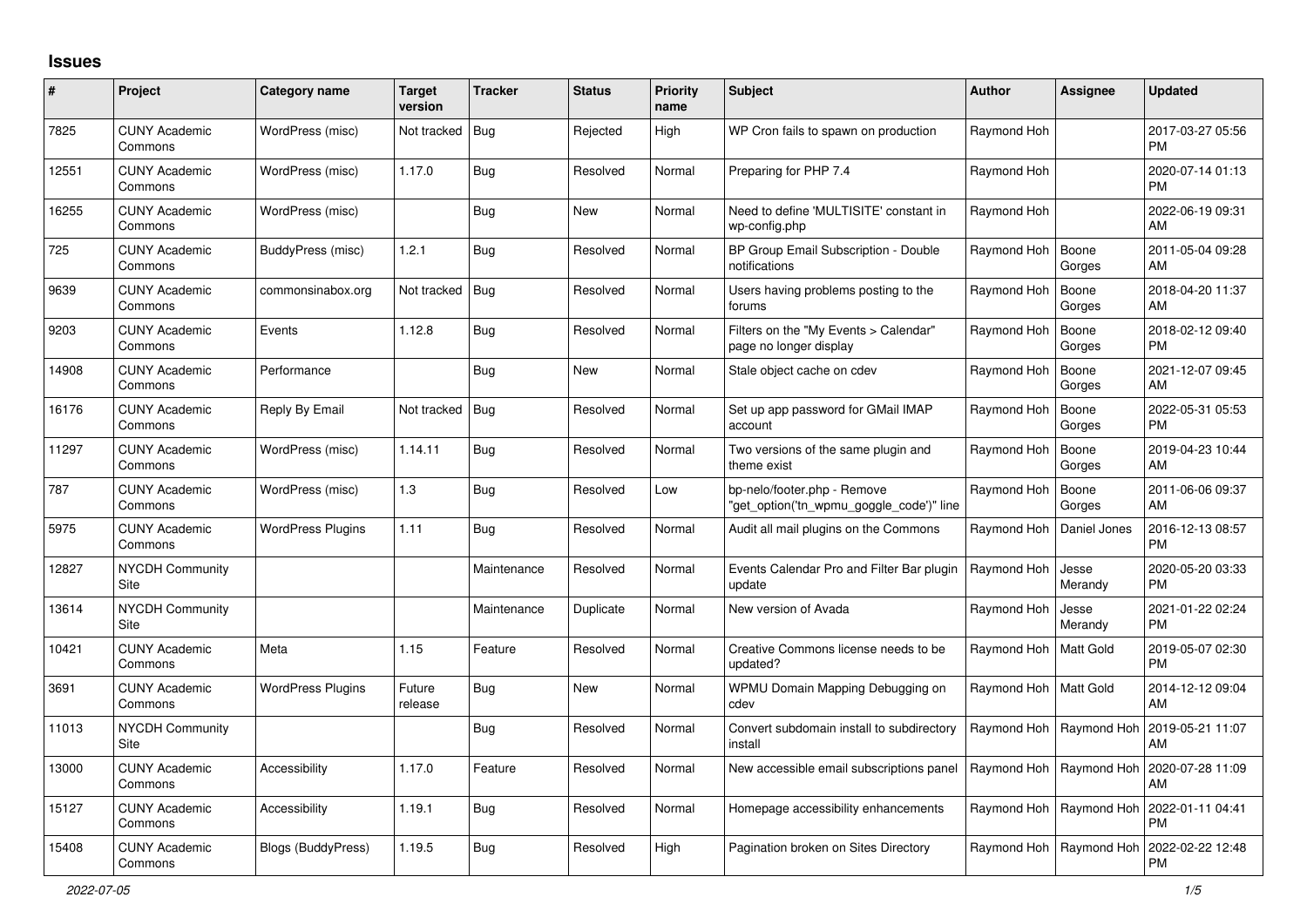| $\#$  | Project                         | Category name              | <b>Target</b><br>version | <b>Tracker</b> | <b>Status</b> | <b>Priority</b><br>name | <b>Subject</b>                                                                                       | <b>Author</b> | Assignee                  | <b>Updated</b>                                            |
|-------|---------------------------------|----------------------------|--------------------------|----------------|---------------|-------------------------|------------------------------------------------------------------------------------------------------|---------------|---------------------------|-----------------------------------------------------------|
| 15369 | <b>CUNY Academic</b><br>Commons | <b>Blogs (BuddyPress)</b>  | 2.0.0                    | Design/UX      | Resolved      | Normal                  | 'Add Site Icon" overlay on Sites Directory<br>page                                                   |               | Raymond Hoh   Raymond Hoh | 2022-05-26 11:36<br>AM                                    |
| 11083 | <b>CUNY Academic</b><br>Commons | BuddyPress (misc)          | 1.14.6                   | <b>Bug</b>     | Resolved      | Normal                  | 'My Settings > Export Data" page is blank                                                            |               | Raymond Hoh   Raymond Hoh | 2019-02-12 12:08<br><b>PM</b>                             |
| 11243 | <b>CUNY Academic</b><br>Commons | BuddyPress (misc)          | Future<br>release        | <b>Bug</b>     | <b>New</b>    | Normal                  | Audit bp-custom.php                                                                                  |               | Raymond Hoh   Raymond Hoh | 2022-04-26 11:59<br>AM                                    |
| 13859 | <b>CUNY Academic</b><br>Commons | BuddyPress (misc)          | 1.18.3                   | Bug            | Resolved      | Normal                  | Reset current blog in BP MPO Activity<br>Filter plugin                                               |               | Raymond Hoh   Raymond Hoh | 2021-01-26 04:43<br><b>PM</b>                             |
| 14223 | <b>CUNY Academic</b><br>Commons | BuddyPress (misc)          | 1.18.19                  | Bug            | Resolved      | Normal                  | Non-public site visibility change should<br>update all related site activity visibility to<br>hidden |               | Raymond Hoh   Raymond Hoh | 2021-10-05 02:03<br><b>PM</b>                             |
| 15175 | <b>CUNY Academic</b><br>Commons | BuddyPress (misc)          | 1.19.1                   | <b>Bug</b>     | Resolved      | Normal                  | 'Load More" button not working correctly<br>on a user's "Commons Profile > Activity"<br>page         |               |                           | Raymond Hoh   Raymond Hoh   2022-01-11 04:41<br><b>PM</b> |
| 15215 | <b>CUNY Academic</b><br>Commons | BuddyPress (misc)          | 1.19.2                   | <b>Bug</b>     | Resolved      | Normal                  | bbPress adds 'no-js' body CSS class, but<br>doesn't remove the class on all pages                    |               | Raymond Hoh   Raymond Hoh | 2022-01-25 11:33<br>AM                                    |
| 15216 | <b>CUNY Academic</b><br>Commons | BuddyPress (misc)          | 1.19.2                   | <b>Bug</b>     | Resolved      | Normal                  | Blog posts and comments from private<br>sites shouldn't be visible in sitewide<br>activity stream    |               | Raymond Hoh   Raymond Hoh | 2022-01-25 11:33<br>AM                                    |
| 15677 | <b>CUNY Academic</b><br>Commons | BuddyPress (misc)          | 2.0.0                    | Bug            | Resolved      | Normal                  | Duplicate email template posts are being<br>created during a BuddyPress upgrade                      |               |                           | Raymond Hoh   Raymond Hoh   2022-05-26 11:36<br>AM        |
| 776   | <b>CUNY Academic</b><br>Commons | BuddyPress (misc)          | 1.2.3                    | Bug            | Resolved      | Low                     | Make sure Blog Authors menu doesn't<br>overflow off visible screen                                   |               | Raymond Hoh   Raymond Hoh | 2011-06-02 09:18<br>AM                                    |
| 14276 | <b>CUNY Academic</b><br>Commons | Cavalcade                  | Not tracked Bug          |                | Deferred      | Normal                  | Increase number of workers in Cavalcade                                                              |               | Raymond Hoh   Raymond Hoh | 2021-11-16 02:34<br><b>PM</b>                             |
| 14749 | <b>CUNY Academic</b><br>Commons | DiRT Integration           | 1.18.18                  | <b>Bug</b>     | Resolved      | Normal                  | 'Digital Research Tools" adminbar item<br>should not show when logged out                            |               | Raymond Hoh   Raymond Hoh | 2021-09-07 11:51<br>AM                                    |
| 13455 | <b>CUNY Academic</b><br>Commons | Domain Mapping             | 1.18.0                   | Bug            | Resolved      | Normal                  | Switch from WPMU Domain Mapping to<br>Mercator                                                       |               | Raymond Hoh   Raymond Hoh | 2020-12-08 11:18<br>AM                                    |
| 14496 | <b>CUNY Academic</b><br>Commons | Domain Mapping             | Future<br>release        | <b>Bug</b>     | <b>New</b>    | Normal                  | Mapped domain SSO uses third-party<br>cookies                                                        |               | Raymond Hoh   Raymond Hoh | 2021-05-24 04:03<br><b>PM</b>                             |
| 5313  | <b>CUNY Academic</b><br>Commons | <b>Email Notifications</b> | 1.10                     | <b>Bug</b>     | Resolved      | High                    | Migrate over to BuddyPress 2.5 Emails                                                                |               | Raymond Hoh   Raymond Hoh | 2016-05-31 11:29<br>AM                                    |
| 3781  | <b>CUNY Academic</b><br>Commons | <b>Email Notifications</b> | 1.7.11                   | Bug            | Resolved      | Normal                  | Plain-text email formatting issues                                                                   |               |                           | Raymond Hoh   Raymond Hoh   2015-02-02 01:27<br>AM        |
| 5652  | <b>CUNY Academic</b><br>Commons | <b>Email Notifications</b> | 1.10                     | <b>Bug</b>     | Resolved      | Normal                  | BP Email - Multiple Forum Post email<br>doesn't show content                                         |               | Raymond Hoh   Raymond Hoh | 2016-06-27 04:14<br><b>PM</b>                             |
| 6043  | <b>CUNY Academic</b><br>Commons | <b>Email Notifications</b> | 1.9.28                   | <b>Bug</b>     | Resolved      | Normal                  | Emails should not be sent to<br>noreply@commons.gc.cuny.edu                                          |               | Raymond Hoh   Raymond Hoh | 2016-09-19 05:33<br><b>PM</b>                             |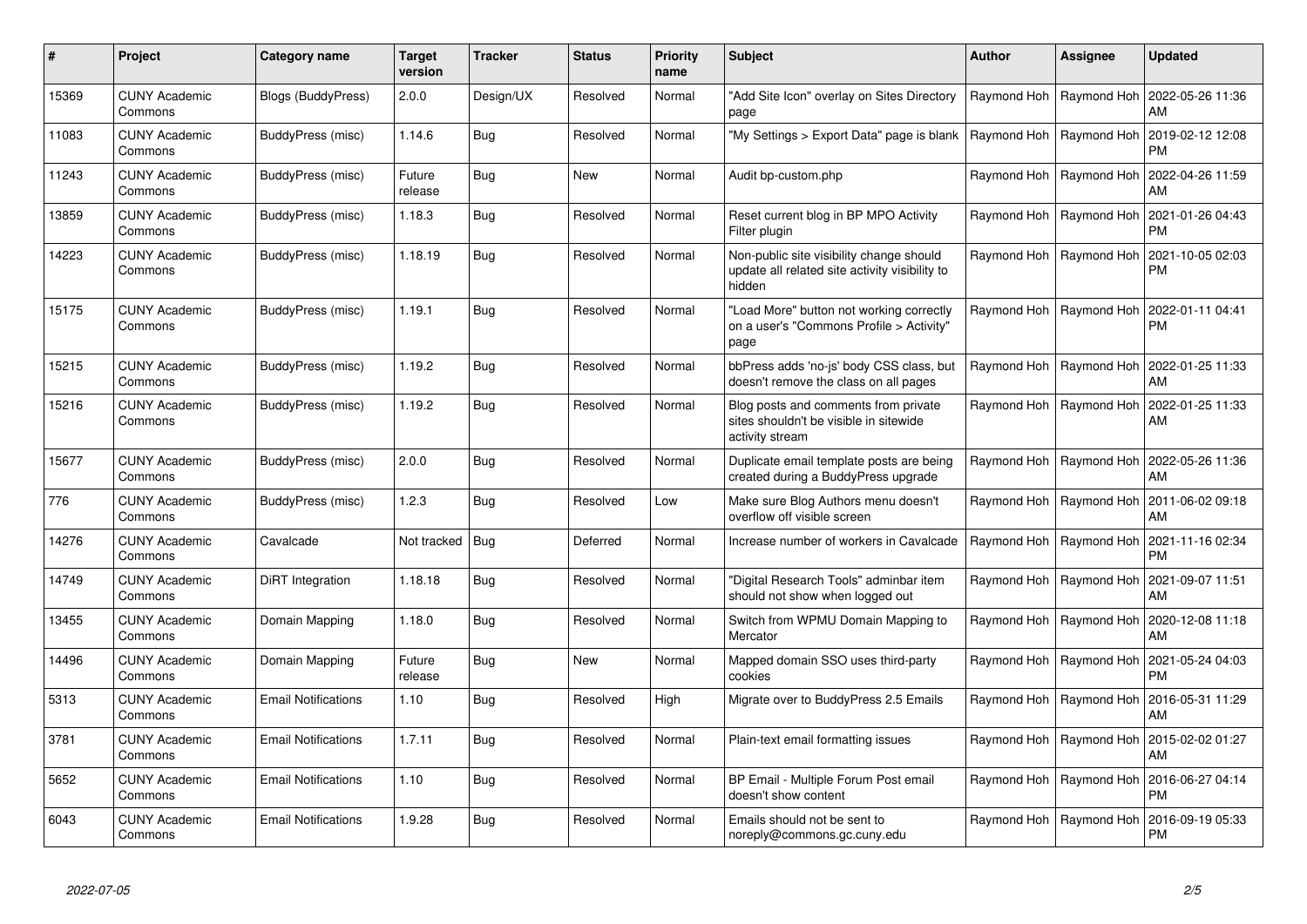| #     | Project                         | Category name                  | <b>Target</b><br>version | <b>Tracker</b> | <b>Status</b> | <b>Priority</b><br>name | Subject                                                                                    | <b>Author</b>             | <b>Assignee</b>           | <b>Updated</b>                                            |
|-------|---------------------------------|--------------------------------|--------------------------|----------------|---------------|-------------------------|--------------------------------------------------------------------------------------------|---------------------------|---------------------------|-----------------------------------------------------------|
| 11998 | <b>CUNY Academic</b><br>Commons | <b>Email Notifications</b>     | 1.15.12                  | Bug            | Resolved      | Normal                  | Groupblog post emails can potentially<br>contain the wrong content                         |                           |                           | Raymond Hoh   Raymond Hoh   2019-10-22 11:54<br>AM        |
| 7217  | <b>CUNY Academic</b><br>Commons | Events                         | 1.10.6                   | <b>Bug</b>     | Resolved      | Normal                  | BP Event Organiser issues with WP 4.7<br>and Shortcake                                     |                           |                           | Raymond Hoh   Raymond Hoh   2016-12-21 11:57<br><b>PM</b> |
| 11891 | <b>CUNY Academic</b><br>Commons | Events                         | 1.15.10                  | <b>Bug</b>     | Resolved      | Normal                  | Private group calendar iCal URLs should<br>be accessible without logging in                |                           | Raymond Hoh   Raymond Hoh | 2019-09-24 11:09<br>AM                                    |
| 4073  | <b>CUNY Academic</b><br>Commons | Group Forums                   | 1.9                      | <b>Bug</b>     | Resolved      | Normal                  | Group forum search should show within<br>group layout                                      |                           | Raymond Hoh   Raymond Hoh | 2015-11-10 06:34<br><b>PM</b>                             |
| 9486  | <b>CUNY Academic</b><br>Commons | Group Forums                   | 1.12.11                  | <b>Bug</b>     | Resolved      | Normal                  | Revision logs show up when quoting a full<br>forum post                                    | Raymond Hoh   Raymond Hoh |                           | 2018-03-27 12:49<br><b>PM</b>                             |
| 14704 | <b>CUNY Academic</b><br>Commons | Group Forums                   | 1.18.16                  | <b>Bug</b>     | Resolved      | Normal                  | Additional bbPress fixes                                                                   |                           |                           | Raymond Hoh   Raymond Hoh   2021-08-10 11:16<br>AM        |
| 14945 | <b>CUNY Academic</b><br>Commons | Home Page                      | 1.19.0                   | <b>Bug</b>     | Resolved      | Normal                  | Fix News page display after new header<br>and footer                                       |                           | Raymond Hoh   Raymond Hoh | 2022-01-04 11:20<br>AM                                    |
| 15480 | <b>CUNY Academic</b><br>Commons | Home Page                      | 1.19.5                   | Bug            | Resolved      | Normal                  | Ensure homepage caches are cleared<br>when blog posts are published on other<br>sites      |                           | Raymond Hoh   Raymond Hoh | 2022-03-08 12:26<br><b>PM</b>                             |
| 16296 | <b>CUNY Academic</b><br>Commons | Home Page                      | 2.0.2                    | <b>Bug</b>     | Resolved      | Normal                  | "Visit Profile" link on Member Directory<br>page doesn't work properly                     |                           |                           | Raymond Hoh   Raymond Hoh   2022-06-29 11:31<br>AM        |
| 13497 | <b>CUNY Academic</b><br>Commons | Internal Tools and<br>Workflow | 1.17.6                   | <b>Bug</b>     | Resolved      | Normal                  | Remove Elemental theme cache files                                                         |                           | Raymond Hoh   Raymond Hoh | 2020-10-27 11:00<br>AM                                    |
| 15145 | <b>CUNY Academic</b><br>Commons | Layout                         | 1.19.1                   | <b>Bug</b>     | Resolved      | Normal                  | Sitewide footer navigation shows all<br>sub-menu items instead of just primary<br>ones     |                           | Raymond Hoh   Raymond Hoh | 2022-01-04 08:09<br><b>PM</b>                             |
| 15213 | <b>CUNY Academic</b><br>Commons | Layout                         | 1.19.2                   | Bug            | Resolved      | Normal                  | Layout for some group interior pages not<br>floating to the right                          |                           | Raymond Hoh   Raymond Hoh | 2022-01-24 06:59<br><b>PM</b>                             |
| 3546  | <b>CUNY Academic</b><br>Commons | My Commons                     | 1.7                      | <b>Bug</b>     | Resolved      | High                    | My Commons - New user sees all site<br>activity for "Everything" and "My Sites"<br>tabs    |                           | Raymond Hoh   Raymond Hoh | 2014-10-10 03:12<br>PM.                                   |
| 3792  | <b>CUNY Academic</b><br>Commons | My Commons                     | 1.7.13                   | <b>Bug</b>     | Resolved      | Normal                  | My Commons adjustments for<br>BuddyPress 2.2                                               |                           | Raymond Hoh   Raymond Hoh | 2015-02-21 06:48<br><b>PM</b>                             |
| 4083  | <b>CUNY Academic</b><br>Commons | My Commons                     | 1.8.1                    | Bug            | Resolved      | Normal                  | My Commons: New users see empty<br>"group joined" activity items                           |                           | Raymond Hoh   Raymond Hoh | 2015-05-26 09:37<br>AM                                    |
| 9011  | <b>CUNY Academic</b><br>Commons | My Commons                     | 1.12.6                   | Bug            | Resolved      | Normal                  | My Commons - Fix "About My Commons"   Raymond Hoh   Raymond Hoh   2018-01-09 11:13<br>link |                           |                           | AM                                                        |
| 14909 | <b>CUNY Academic</b><br>Commons | Performance                    | 1.19.0                   | Bug            | Resolved      | Normal                  | Reducing DB queries and asset loading<br>on the main site                                  |                           |                           | Raymond Hoh   Raymond Hoh   2022-01-04 10:30<br>AM        |
| 15144 | <b>CUNY Academic</b><br>Commons | Performance                    | 1.19.1                   | Bug            | Resolved      | Normal                  | Move logged-in user checks for bbPress<br>BP Notification Grabber later down the<br>page   |                           |                           | Raymond Hoh   Raymond Hoh   2022-01-11 04:41<br>PM        |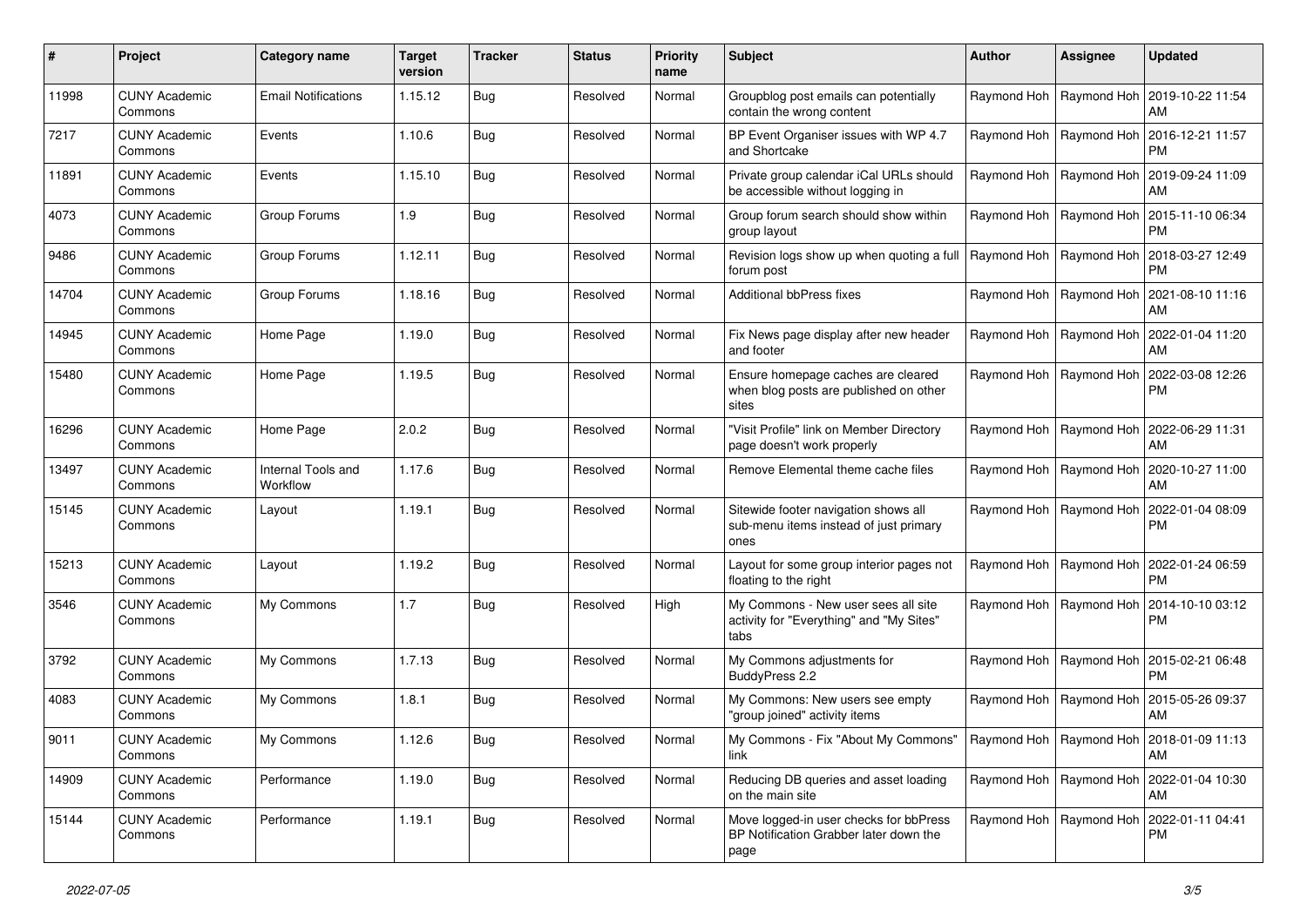| #     | Project                         | Category name           | <b>Target</b><br>version | <b>Tracker</b> | <b>Status</b> | <b>Priority</b><br>name | Subject                                                                                              | Author | <b>Assignee</b>           | <b>Updated</b>                                            |
|-------|---------------------------------|-------------------------|--------------------------|----------------|---------------|-------------------------|------------------------------------------------------------------------------------------------------|--------|---------------------------|-----------------------------------------------------------|
| 13966 | <b>CUNY Academic</b><br>Commons | Reply By Email          | 1.18.5                   | Bug            | Resolved      | High                    | Replying by email to a trashed or<br>spammed forum topic causes a fatal error                        |        | Raymond Hoh   Raymond Hoh | 2021-02-09 02:32<br><b>PM</b>                             |
| 7815  | <b>CUNY Academic</b><br>Commons | Reply By Email          | 1.10.14                  | Bug            | Resolved      | Normal                  | RBE "Connect" button hangs                                                                           |        | Raymond Hoh   Raymond Hoh | 2017-03-21 12:59<br><b>PM</b>                             |
| 8000  | <b>CUNY Academic</b><br>Commons | Reply By Email          | 1.10.17                  | Bug            | Resolved      | Normal                  | Issues with RBE email sent date                                                                      |        | Raymond Hoh   Raymond Hoh | 2017-04-20 10:32<br><b>PM</b>                             |
| 8891  | <b>CUNY Academic</b><br>Commons | Reply By Email          | 1.12.1                   | Design/UX      | Resolved      | Normal                  | Usability improvements for RBE Forum<br>Attachments                                                  |        | Raymond Hoh   Raymond Hoh | 2017-11-13 06:07<br><b>PM</b>                             |
| 9066  | <b>CUNY Academic</b><br>Commons | Reply By Email          | 1.12.6                   | Bug            | Resolved      | Normal                  | RBE error email not firing for new topics<br>when attachment is too large                            |        | Raymond Hoh   Raymond Hoh | 2018-01-08 04:49<br><b>PM</b>                             |
| 9202  | <b>CUNY Academic</b><br>Commons | Reply By Email          | 1.12.8                   | Bug            | Resolved      | Normal                  | Attachment error emails missing topic<br>name                                                        |        | Raymond Hoh   Raymond Hoh | 2018-02-13 10:49<br>AM                                    |
| 13332 | <b>CUNY Academic</b><br>Commons | Reply By Email          | 1.17.4                   | Bug            | Resolved      | Normal                  | 'Reply-To' email header can be corrupted<br>in WordPress 5.5                                         |        | Raymond Hoh   Raymond Hoh | 2020-09-22 12:08<br><b>PM</b>                             |
| 16177 | <b>CUNY Academic</b><br>Commons | Reply By Email          |                          | Bug            | New           | Normal                  | Switch to Inbound mode for RBE                                                                       |        | Raymond Hoh   Raymond Hoh | 2022-05-30 04:32<br><b>PM</b>                             |
| 5850  | <b>CUNY Academic</b><br>Commons | Server                  | 1.9.22                   | Bug            | Resolved      | Normal                  | New server -<br>\$_SERVER['REMOTE_ADDR'] using<br>private IP instead of user IP                      |        | Raymond Hoh   Raymond Hoh | 2016-07-29 02:42<br><b>PM</b>                             |
| 5257  | <b>CUNY Academic</b><br>Commons | Social Paper            | 1.9.9                    | Bug            | Resolved      | Normal                  | Social Paper: Comment indicator<br>disappears after adding a comment to a<br>paragraph with no count |        |                           | Raymond Hoh   Raymond Hoh   2016-02-25 03:07<br><b>PM</b> |
| 9177  | <b>CUNY Academic</b><br>Commons | Social Paper            | 1.12.8                   | Bug            | Resolved      | Normal                  | Social Paper directory not showing any<br>papers                                                     |        |                           | Raymond Hoh   Raymond Hoh   2018-02-13 01:10<br><b>PM</b> |
| 15029 | <b>CUNY Academic</b><br>Commons | Social Paper            | 1.18.24                  | Bug            | Resolved      | Normal                  | Social papers with post passwords should<br>not record 'new_cacsp_edit' activity items               |        | Raymond Hoh   Raymond Hoh | 2021-12-02 04:15<br><b>PM</b>                             |
| 16313 | <b>CUNY Academic</b><br>Commons | Social Paper            | 2.0.2                    | Bug            | Resolved      | Normal                  | "My Papers" admin nav should be<br>removed for users without any papers                              |        | Raymond Hoh   Raymond Hoh | 2022-06-29 11:31<br>AM                                    |
| 11164 | <b>CUNY Academic</b><br>Commons | Spam/Spam<br>Prevention | 1.14.7                   | Bug            | Resolved      | Normal                  | Anonymous blog comments are empty                                                                    |        | Raymond Hoh   Raymond Hoh | 2019-02-26 02:04<br><b>PM</b>                             |
| 5836  | <b>CUNY Academic</b><br>Commons | Upgrades                | 1.9.22                   | Bug            | Resolved      | Normal                  | Memcached caching strategy on new<br>server                                                          |        | Raymond Hoh   Raymond Hoh | 2016-07-26 01:45<br><b>PM</b>                             |
| 1856  | <b>CUNY Academic</b><br>Commons | WordPress (misc)        | 1.4                      | <b>Bug</b>     | Resolved      | Normal                  | htpasswd on cdev conflicting with WP<br>cron                                                         |        |                           | Raymond Hoh   Raymond Hoh   2012-04-24 03:19<br>PM        |
| 2054  | <b>CUNY Academic</b><br>Commons | WordPress (misc)        | 1.4.3                    | <b>Bug</b>     | Resolved      | Normal                  | Fix errors in BP External Activity                                                                   |        |                           | Raymond Hoh   Raymond Hoh   2012-08-23 01:27<br>PM        |
| 2263  | <b>CUNY Academic</b><br>Commons | WordPress (misc)        | 1.4.13                   | <b>Bug</b>     | Resolved      | Normal                  | Google Docs Shortcode doesn't support<br>older presentations                                         |        | Raymond Hoh   Raymond Hoh | 2012-12-11 06:48<br><b>PM</b>                             |
| 3780  | <b>CUNY Academic</b><br>Commons | WordPress (misc)        | 1.10                     | <b>Bug</b>     | Resolved      | Normal                  | wp-login.php template styling                                                                        |        |                           | Raymond Hoh   Raymond Hoh   2016-08-24 06:30<br>AM        |